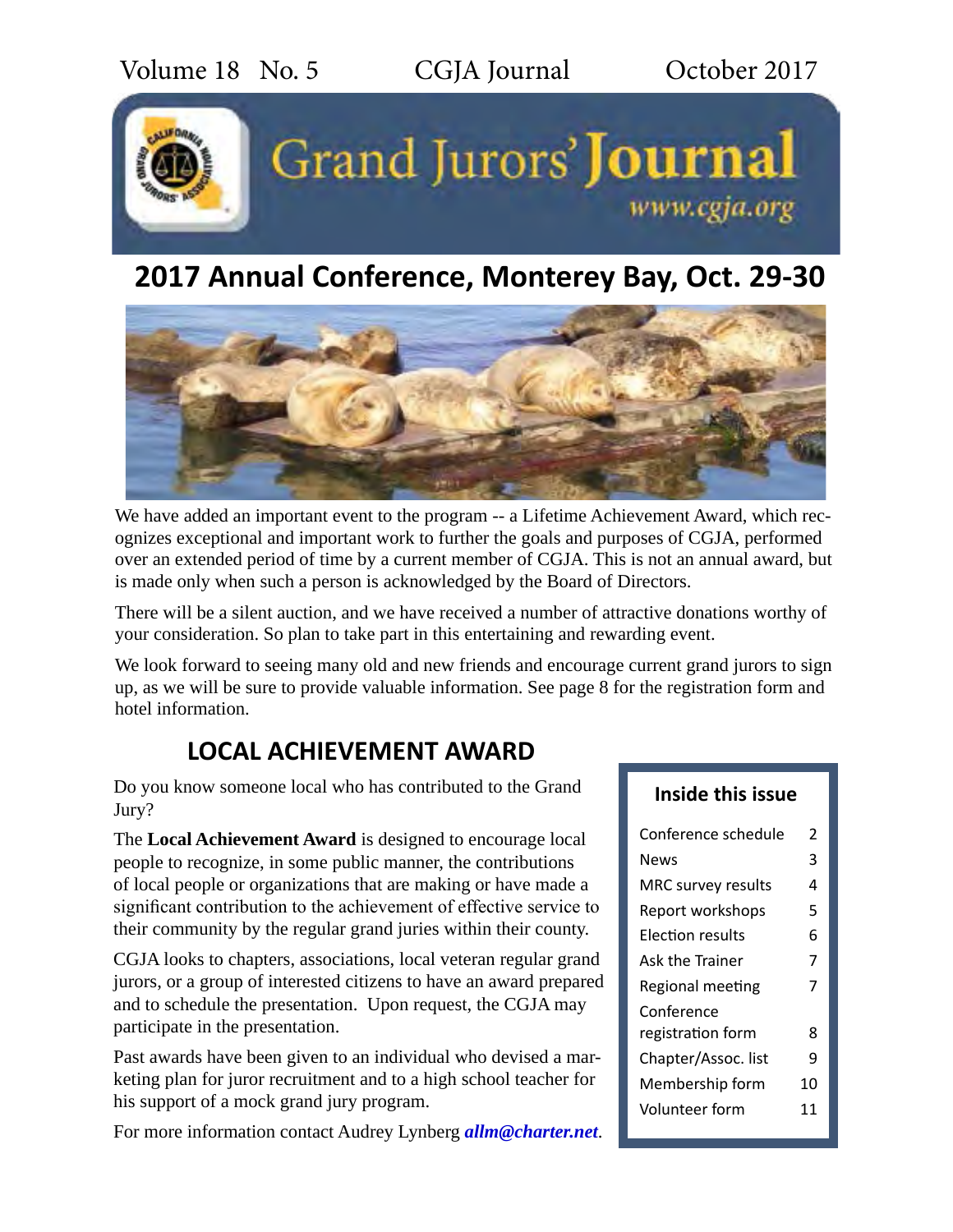### 2017 CGJA Annual Conference Embassy Suites Monterey Bay

## **Sunday, October 29, 2017**

| $1:00-1:15$ PM   | Conference opens: Pledge of Allegiance and opening remarks<br>Lloyd Bell, CGJA Vice President and Annual Conference Chair                                      |  |  |  |  |
|------------------|----------------------------------------------------------------------------------------------------------------------------------------------------------------|--|--|--|--|
| $1:15-1:35$ PM   | CGJA Presidents Report on CGJA Activities and the State of the Association (and $Q&A$ )<br>Andi Winters, President, CGJA                                       |  |  |  |  |
| $1:35-1:45$ PM   | Election Results: Jerry Kunkle, Chair, Nominations-Elections Committee<br>Swearing in Directors: Honorable Steven Jahr                                         |  |  |  |  |
| $1:45-2:30$ PM   | The Accusation Process in Action<br>Jim Mellander, Foreperson, 2016-17 Contra Costa County Grand Jury                                                          |  |  |  |  |
| $2:30-2:45$ PM   | <b>Break</b>                                                                                                                                                   |  |  |  |  |
| $2:45-3:25$ PM   | Presentation of Excellence in Reporting Awards<br>Barbara Sommer, Chair, Excellence in Reporting Subcommittee                                                  |  |  |  |  |
| 3:25 PM          | CGJA Annual Conference adjourns (Barbara Sommer)                                                                                                               |  |  |  |  |
| 3:30-5:30 PM     | <b>Chapter Officer/Member Meeting</b><br>Rich Knowles, Chair, Membership Relations Committee                                                                   |  |  |  |  |
| 5:30-7:30 PM     | Complimentary cocktail reception                                                                                                                               |  |  |  |  |
| $7:00 - 9:30$ PM | CGJA Annual Conference Dinner in a separate room<br>Angelo Rolando Service Award presentation<br>Joann Landi, Chair, Angelo Rolando Service Award Subcommittee |  |  |  |  |

### **Monday, October 30, 2017**

|                      | 9:00 – 9:10 AM Annual Conference resumes (Lloyd Bell)                                                                       |
|----------------------|-----------------------------------------------------------------------------------------------------------------------------|
| $9:10-10:10$ AM      | Keynote Address: The Grand Jury: A Judge's Perspective<br>Honorable Steven Jahr, Judge, Shasta County Superior Court (ret.) |
| $10:10-10:45$ AM     | Introduction to the Public Education Committee<br>Kathy Wylie, Chair, Public Education Committee                            |
| 10:45-11:00 AM Break |                                                                                                                             |
|                      | 11:00-11:45 AM Marijuana, the California Conundrum<br>David Eyster, District Attorney, Mendocino County                     |
|                      | 11:45-11:55 AM CGJA Lifetime Achievement Award Presentation                                                                 |
|                      | 11:55 AM-Noon Conference wrap up $(Q & A)$ and closing remarks<br>Andi Winters, President, CGJA                             |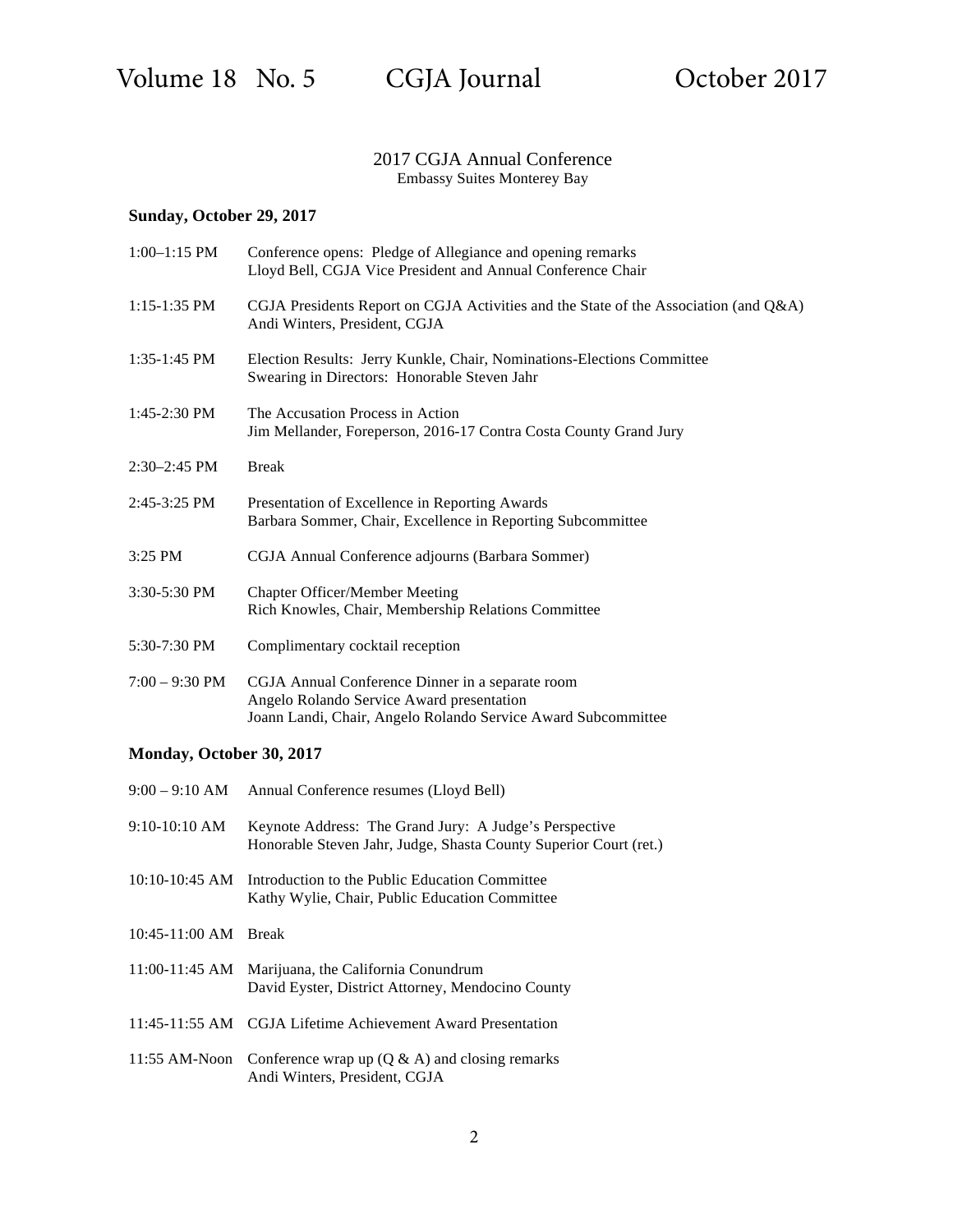Volume 18 No. 5 CGJA Journal October 2017

# News from around the State

**from Humboldt** - by Tim Hafner, Vice President and Soup Chef



The CGJA conducted a Regional Training Seminar on August 2 and 3 in Orick, CA. Jurors from Humboldt, Del Norte, and Trinity counties participated in the two-day event.

As is our tradition, the Humboldt County Chapter of the CGJA hosted the seminar. The chapter provided coffee, tea, donuts, and fruit for the "wake me up" morning fare. Lunch on the first day was homemade soup and salad. On the second day, sack lunches were purchased from the "Snack Shack," a local Orick eatery.

A huge "Thank You" to Chapter members Sara "Sam" Giannandrea (President and soup chef), directors Jim Glover (beverage guy and kitchen chief), Denise Daskel (adding class to the table settings and setup), and volunteer Sharon Hafner (maker of gourmet salads and fixings).

And, of course, many thanks the CGJA Trainers, Larry Johnson, Ray Frisbie, and our own Humboldt County John Heckel, for their time and the knowledge they imparted to the new and returning grand jurors. Once again, an excellent CGJA training seminar.

# **from Tulare** - by Ron White and Annette Jones

In July, the Tulare County Chapter helped host a CGJA two-day training session in Visalia for an estimated 100 jurors from over five counties.

In August, the chapter purchased and donated 60 backpacks with school supplies for local students heading back to school. Thirty bags each were delivered to George L. Snowden Elementary in Farmersville and to Washington Elementary School in Visalia.



The Visalia Chapter also donated two youth bicycles (one boy and one girl) with helmets to the Elks Night at the Rawhide Baseball Game – A Community Drug Awareness Event. The donation was in cooperation with the Tulare County Deputy Sheriff's Association.



# **from Madera** - by Heather Kepler

The Madera County Chapter established the Regional Meeting Planning Committee to provide a framework for hosting a regional meeting in the fall of 2018. The committee welcomes suggestions for topics and speakers from other chapters and counties.

Some chapter members are planning to attend the CGJA Annual Conference in Seaside (Monterey County) in October as well as the November regional meeting in Baksersfield (see page 7 for more information).

The chapter's Speaker Committee and Final Report Response Implementation Review Committee remain active, even though it is early in the grand jury season. Our efforts are continuous in ways to enlighten county residents as to the role of the grand jury and to encourage participation.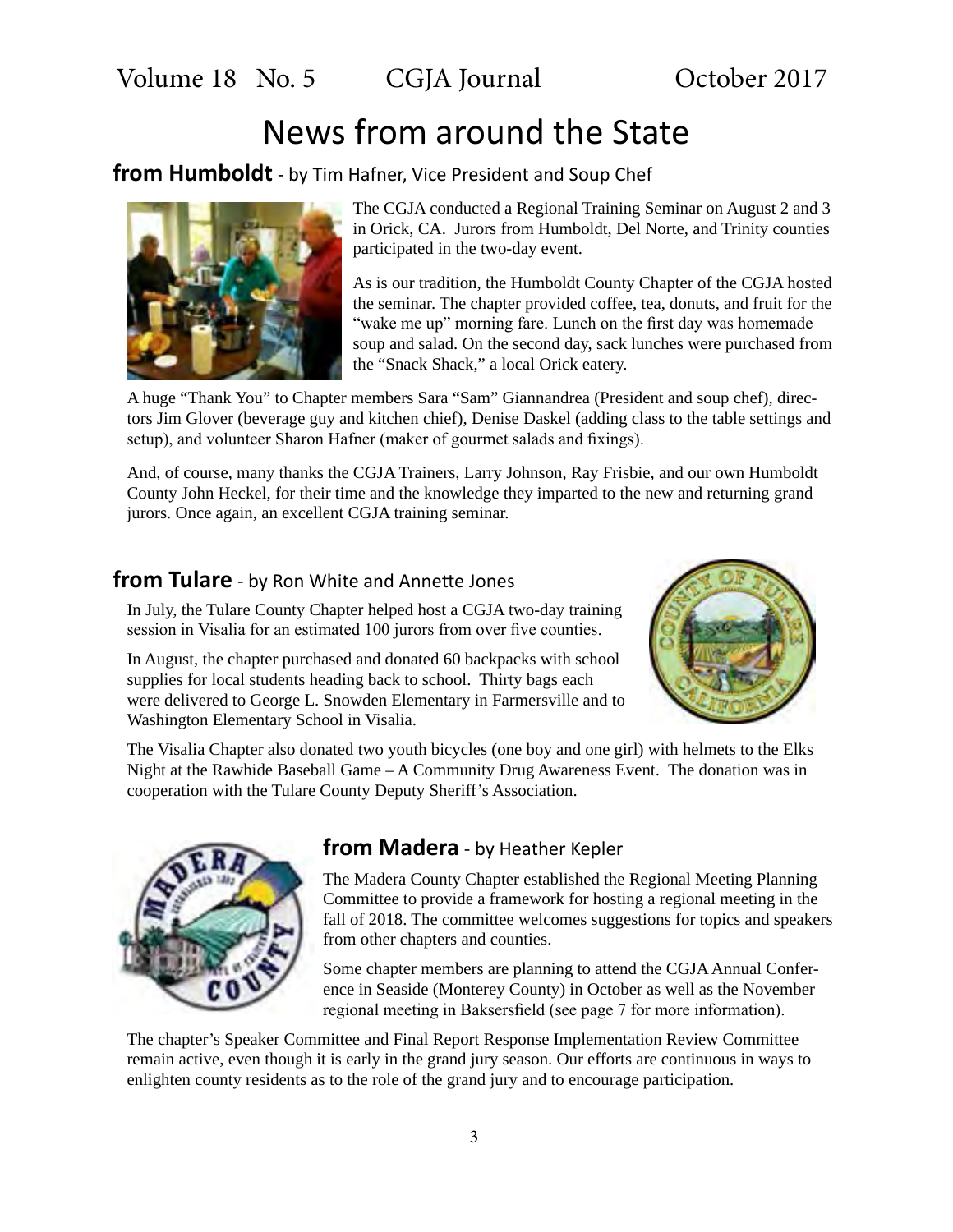# **Membership Relations Committee (MRC) Survey Results**

The mission of MRC is to nurture good relations with chapters and members, thereby encouraging both existing members to renew their membership and others eligible for membership to join the California Grand Jurors' Association.

To help chapters in their recruitment, upon request by a chapter officer, we will provide a list of past and present members of CGJA that live in their county. This list would include Introductory Members (current jurors that have signed up with us for free non-voting membership).

We care about our chapters and their health. All of us are doing what we can to support the grand jury process in California, and a source of new members is our chapters. So, what is good for the chapters is good for CGJA. To better understand what our chapters are doing this year we did a quick survey asking chapter presidents if their chapter did the things we could think of that chapters do. We received responses from 20 of 26 CGJA chapters (representing 391 members, 172 of whom are CGJA members). A summary of the survey results is below.

| <b>Question</b>                                                      | <b>Yes</b> |
|----------------------------------------------------------------------|------------|
| Does your chapter do                                                 |            |
| public outreach presentations publicizing the grand jury process?    | 85%        |
| new juror recruitment?                                               | 80%        |
| Is the CGJA website useful to your chapter?                          | 74%        |
| Does your chapter work with the court on new juror recruitment?      | 70%        |
| Is your chapter interested in attending regionals?                   | 63%        |
| Does your chapter                                                    |            |
| do prospective juror orientation prior to juror selection?           | 60%        |
| have a strong relationship with your GJ Presiding/Supervising Judge? | 45%        |
| assist the court with interviews or other juror selection actions?   | 45%        |
| Is your chapter interested in hosting regionals?                     | 37%        |
| Does your chapter                                                    |            |
| do post-implementation review of grand jury report recommendations?  | 35%        |
| do new juror orientation?                                            | 30%        |
| have a contract with either the court or the county?                 | 15%        |
| assist the GJ with developing their Rules of Procedure?              | 10%        |

What does it all mean? That is the task that MRC will take on for its next project. How can we help our chapters be successful with those activities that they consider important? It is obvious what is working well for the chapters and what is less a part of their activities.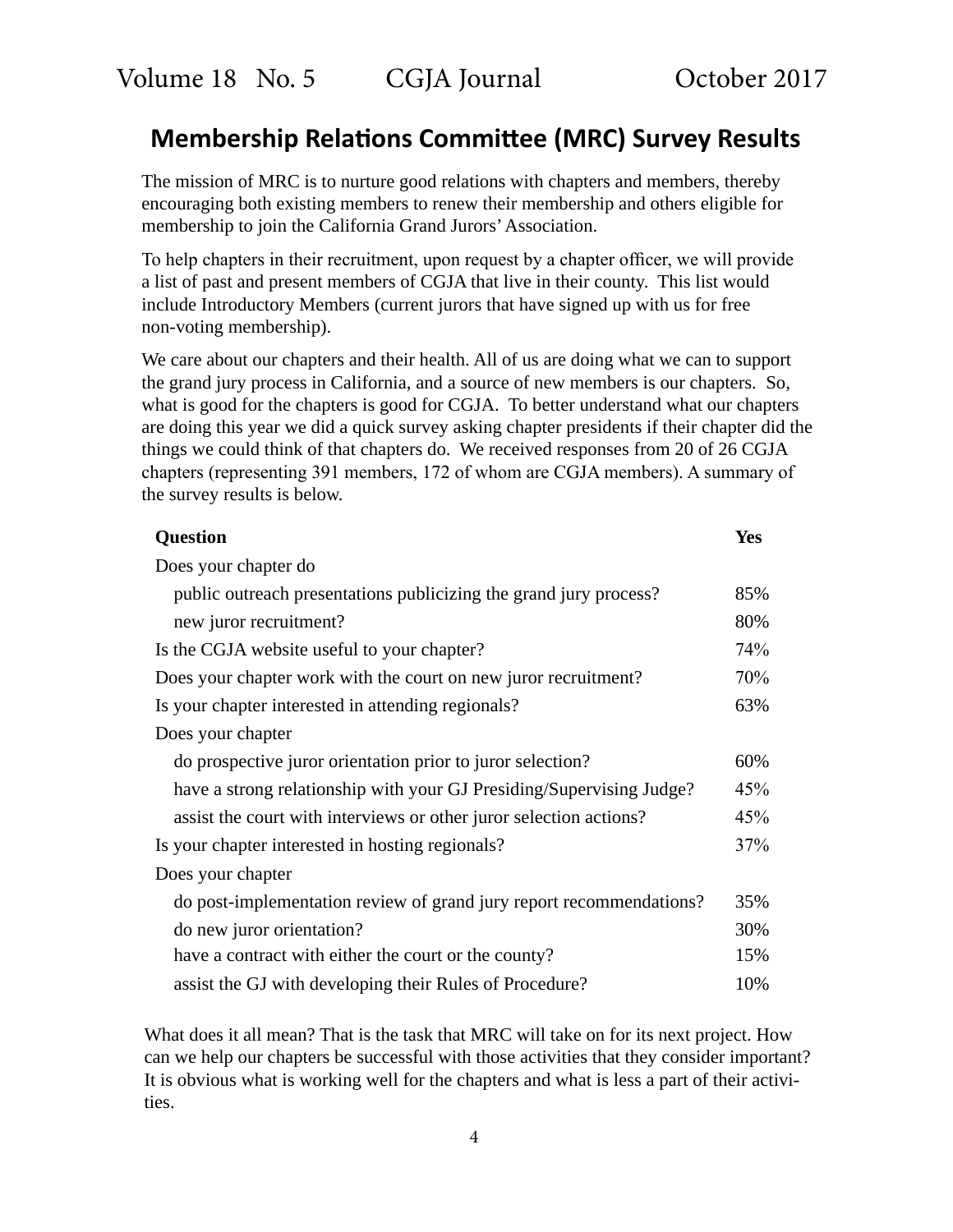# **Attention Grand Jurors**

# See the World Premiere of



Coming soon to a CGJA Report Writing Workshop near you!



# See the Sequel!

Will David get the message? Does Larry learn his lesson? Did the grand jury arrive at valid findings, supported by facts? Will they learn anything new?

For tickets (to register) and show times (dates and locations), see www.cgja.org Report Writing Workshops) or contact cqjatraining@cgja.org

# **Recent Board Actions**

 by Jim Ragan, Secretary *[jimragan@charter.net](mailto:jimragan%40charter.net?subject=)*

### **Board Meeting, June 27, 2017**

Approved the 2017 Director Ballots (north, central, south regions).

Ratified the president's appointment of Jerry Kunkle, Janet Clark, and Scott Law to the Tellers' Committee.

Adopted editorial corrections to paragraph C of Policy Manual section 12.50, Chapter Formation.

### **Board Meeting, August 22, 2017**

Ratified the president's appointment of Karen Jahr as chair of the Legal and Legislative Resources Committee (LLRC).

Approved the regular sending of timely messages to current IMs by the Training Committee as appropriate throughout the year.

Approved using up to \$3,000 from the Jack Zepp Fund for video production of training modules.

### **Board Meeting, September 26, 2017**

Approved a year-end tax-deductible solicitation of members.

All approved board meeting minutes are available on the CGJA website.

# *A Note from the Editor*



Having done the journal layout this

year, I now am editing it, as well.

I look forward to receiving your articles, announcements, suggestions, and comments -- *Barbara Sommer*

*[editor@cgja.org](mailto:basommer%40ucdavis.edu?subject=)*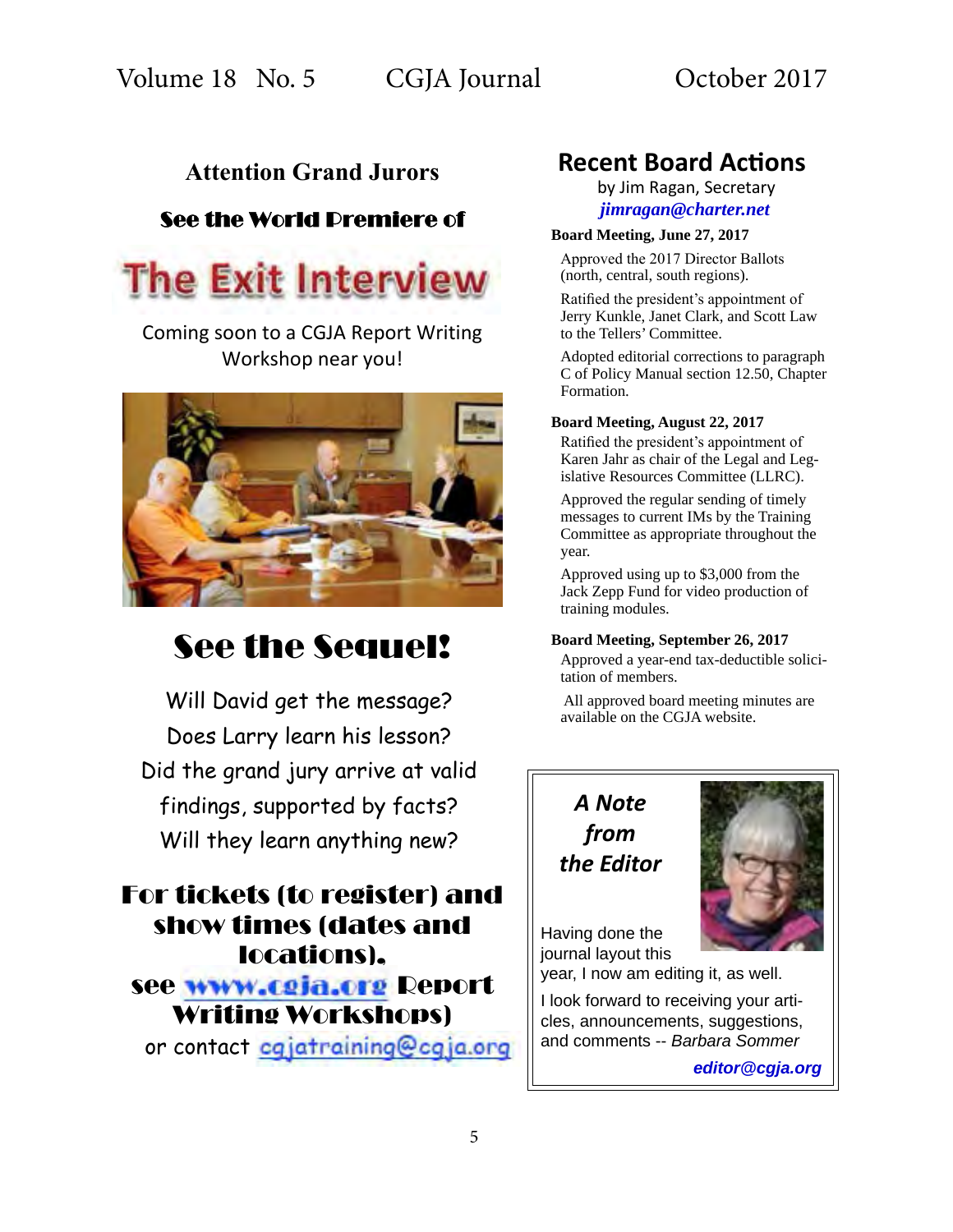**CGJA Election Results**

John Heckel



Joann Landi

| <b>Region</b> | <b>Candidate</b>           | <b>Votes cast</b> |
|---------------|----------------------------|-------------------|
| North         | John Heckel                | 39                |
|               | Andi Winters               | 32                |
| Central       | Rich Knowles               | 53                |
|               | Joann Landi                | 49                |
| South         | <b>Travis Gibbons</b>      | 37                |
|               | Lou Panetta                | 37                |
|               | Sandy Teague<br>(write-in) | 1                 |



Andi Winters



Travis Gibbons **Rich Knowles** Lou Panetta





# **The Life and Death of a CGJA Chapter by Audrey Lynberg**

During 1994-1995, the California Grand Jurors' Association had been divided into two regions and there was discussion in changing the organization to a 501(c)3 status. A committee was formed to study the pros and cons of changing the organization from a  $501(c)4$  to a  $501(c)3$  status, as the organization activities were mostly educational and it would allow a tax exemption and tax-deductible contributions.

In 1996, the CGJA constitution and bylaws were revised for the new  $501(c)3$  by a committee and approved by the organization at the Asilamar Conference in August 1997. In the structure of the new 1997 bylaws, the California Grand Jurors' Association stated that chapters could be formed in the counties with bylaws that were consistent with the CGJA Articles of Incorporation. In addition, the purpose statement of the organization was to establish a training program for grand jurors.

The first meeting of the Los Angeles Chapter was in the fall of 1998, whereby the group that was functioning became the newly formed organization called the Los Angeles Chapter of the California Grand Jurors' Association and adopted the constitution and bylaws of CGJA with a new focus of a training program for new grand jurors. There were 36 persons in attendance, and among those in attendance were former CGJA President Pat Yeomans and CGJA Director Les Daye. Of special recognition was State President Dan Taranto, who was instrumental in helping the chapter set up the first training program in 1999, at the University of La Verne Law School, for newly selected grand Jurors. There were 48 persons in attendance from surrounding counties, as a new state law passed requiring training of grand jurors.

Over the years, the Los Angeles Chapter, has met three to four times a year with a luncheon and outstanding speakers from the different departments. During the last few years, our membership declined due to the inability to have an address or phone record of those who had been participating during the last year because of the court's protection of the grand jurors. However, we continued to send information yearly to 160 former grand jurors and keep them informed of the activities of the training committee.

Our board members have been honorably serving in the different roles to fulfill our connection with the state association. During the past 2-3 months, our board has suffered the loss of two long-time members who passed away, George Ackerman and Marilyn Reingold; and Yvonne White, director, is seriously ill and has been removed from her home. So, we are closing our chapter and will continue our support of the California Grand Jurors' Association.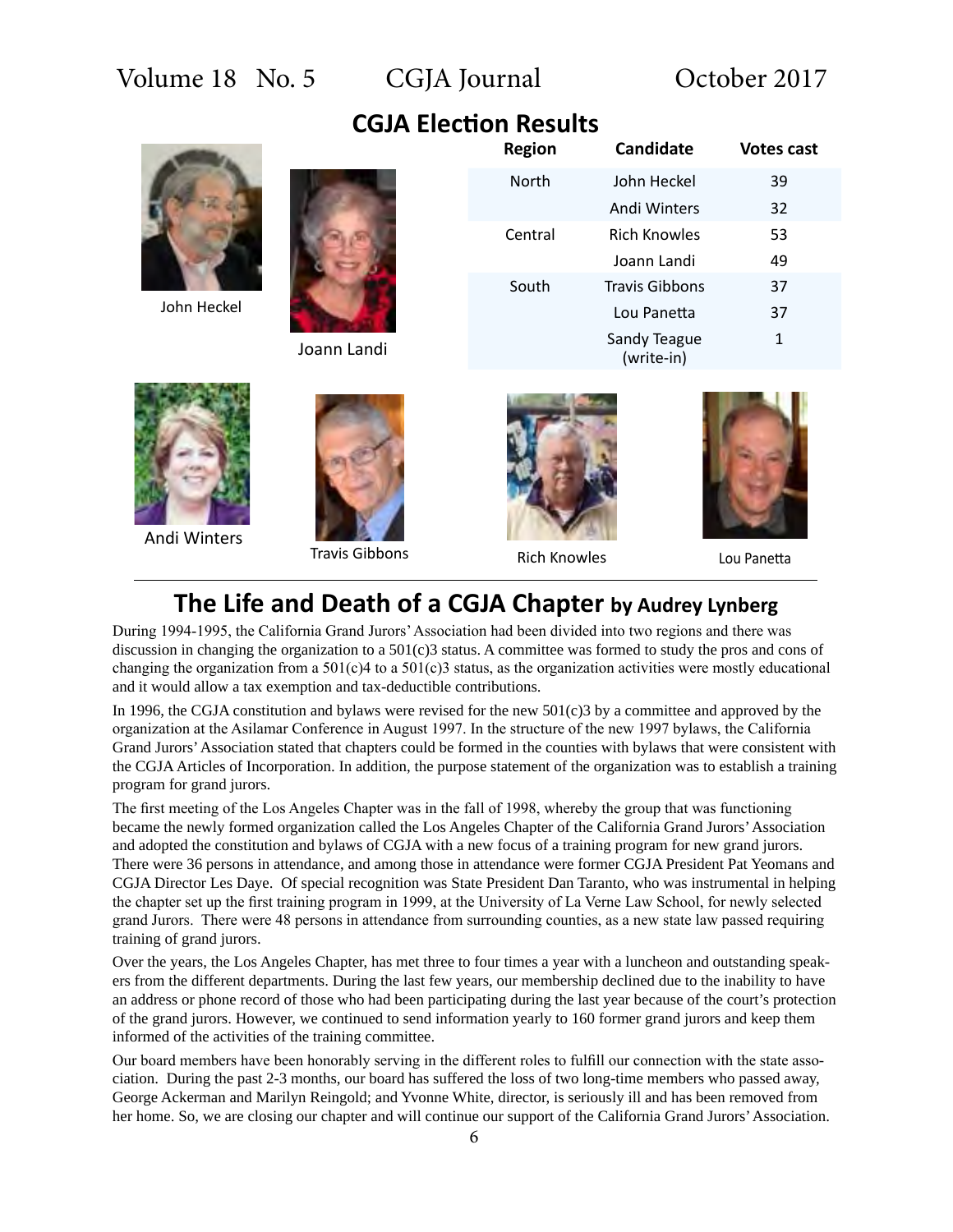# **Ask the Trainer** By Marsha Caranci, CGJA Training Chair



This regular column allows the CGJA Training Team to share with Journal readers our responses to some of the questions we receive from grand jurors. Please remember the following: our trainers are happy to answer questions in their areas of expertise and may be contacted by using the information in Tab 8 of our training manual; please do not take any response as legal advice; and contact your local legal advisors to answer any question that might divulge confidential information. Please submit your questions to me at *[cgjatraining@cgja.org](mailto:cgjatraining%40cgja.org?subject=)*. The Training Team's response to your question might appear in a future edition of the Journal (without attribution).

*Q. Sometimes a grand juror reads a complaint or hears a committee report on an investigation before realizing that they will need to recuse from that investigation. And even after a recusal, the juror might have access to information through a shared drive by which all jurors access documents, or by reading minutes from plenary sessions. How much can a recused juror know about what is going on with an investigation?*

A. The purpose of a recusal is for the juror to have no influence over the other jurors or the investigation. Penal Code Section 916.2 states, in part, that the juror is recused from "… participating in any grand jury civil investigation of that agency, including any discussion or vote concerning a civil investigation of that agency." Reading a document, whether inadvertently or intentionally, may not be considered "participating" as long as the juror does not discuss, react, or attempt to influence the investigation or the report in any way. The grand jury should consider adopting a policy that would require a recused grand juror to resist reading such shared documents related to the investigation once the recusal has been declared.

### *Q. Our grand jury is looking at the responses to one of last year's reports. Is it okay to ask one of the holdover grand jurors more about the investigation that took place last year?*

A. Every grand juror takes an oath that they will "… not disclose any evidence brought before the grand jury, nor anything which I or any other grand juror may say, nor the manner in which I or any other grand juror may have voted on any matter .…" This means that a grand juror should never discuss any information from an investigation that doesn't appear in the grand jury report with anyone outside of that particular grand jury, including members of this year's grand jury.

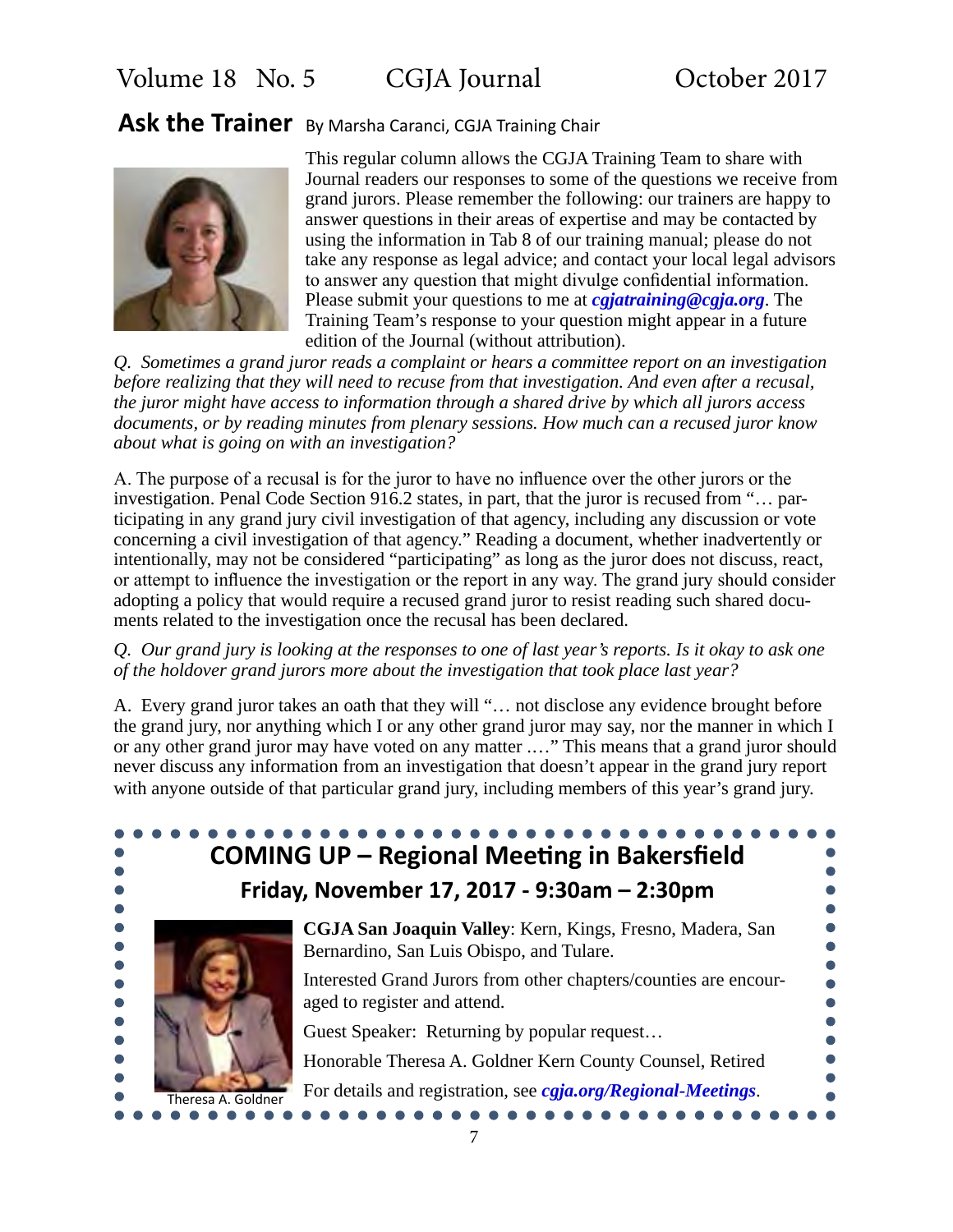# **To register online, see** *[cgja.org/products/conference/2017-annual-conference-online](http://cgja.org/products/conference/2017-annual-conference-online)*

|                      |                                                                                                                                                                                                                                                  | California"<br>October 29 - 30, 2017<br><b>CONFERENCE REGISTRATION FORM</b><br>Embassy Suites by Hilton Monterey Bay - Seaside<br>1441 Canyon Del Rey Boulevard, Seaside, California 93955 |          |                       |               |
|----------------------|--------------------------------------------------------------------------------------------------------------------------------------------------------------------------------------------------------------------------------------------------|--------------------------------------------------------------------------------------------------------------------------------------------------------------------------------------------|----------|-----------------------|---------------|
|                      |                                                                                                                                                                                                                                                  |                                                                                                                                                                                            |          |                       |               |
|                      |                                                                                                                                                                                                                                                  |                                                                                                                                                                                            |          |                       |               |
|                      |                                                                                                                                                                                                                                                  |                                                                                                                                                                                            |          |                       |               |
| <b>REGISTRATION:</b> | <b>Conference Attendance</b><br>*Dinner on October 29, 2017, is included in your conference registration)                                                                                                                                        |                                                                                                                                                                                            | \$144.00 |                       |               |
|                      | Total per person                                                                                                                                                                                                                                 |                                                                                                                                                                                            |          | $$144.00 \times \_$ = | $\frac{1}{2}$ |
|                      | Guest (Dinner Only)                                                                                                                                                                                                                              |                                                                                                                                                                                            |          | $$55.00 x$ =          |               |
|                      |                                                                                                                                                                                                                                                  |                                                                                                                                                                                            |          |                       |               |
|                      | Dinner Selection: Tri-tip______, Salmon_____, or Vegetarian_____.<br>YES, I want to make an additional tax-deductible donation to help underwrite conference costs**<br>** will be listed in conference program if received by September 8, 2017 |                                                                                                                                                                                            |          |                       | $\sim$        |
|                      | <b>TOTAL PAYMENT</b> (excluding hotel room, which attendees book directly with hotel)<br>Deadline to Register for Conference: October 25, 2017                                                                                                   |                                                                                                                                                                                            |          | $=$                   | $\frac{1}{2}$ |
|                      | Check enclosed payable to CGJA                                                                                                                                                                                                                   |                                                                                                                                                                                            |          |                       |               |
|                      | Credit Card amount \$ DMC DVisa DAMEX                                                                                                                                                                                                            |                                                                                                                                                                                            |          |                       |               |
|                      |                                                                                                                                                                                                                                                  |                                                                                                                                                                                            |          |                       |               |
|                      | Billing name (if different from above) example and the state of the state of the state of the state of the state of the state of the state of the state of the state of the state of the state of the state of the state of th                   |                                                                                                                                                                                            |          |                       |               |
|                      | Billing address (if different from above) example and the state of the state of the state of the state of the state of the state of the state of the state of the state of the state of the state of the state of the state of                   |                                                                                                                                                                                            |          |                       |               |
|                      |                                                                                                                                                                                                                                                  |                                                                                                                                                                                            |          |                       |               |

CONFERENCE HOTEL: Embassy Suites by Hilton Monterey Bay Seaside, 441 Canyon Del Rey Blvd., Seaside, CA 93955. The last day to secure reduced room rates at the hotel has been extended to October 3 or until our dedicated block sells out, whichever is first. If you have been waiting to book your room, you may wish to take action now.

You may make your hotel reservation in either of two ways:

- Call the hotel directly at 831-393-1115 and identify yourself as being with the California Grand Jurors' Association using group code GGJ, or
- Make your reservation *[here](http://embassysuites.hilton.com/en/es/groups/personalized/M/MRYESES-GGJ-20171025/index.jhtml;jsessionid=ZMVGHAOBNGGKKCSQA0R222Q)* or from our website at *[cgja.org/annual-conference](http://cgja.org/annual-conference)*, listing your arrival date, departure date, and group code GGJ.
- You will need to provide credit-card information to reserve your room.

The CGJA daily room rate is \$140.00 for either a king or a two double-bed room. The Embassy Suites is a smoke-free facility.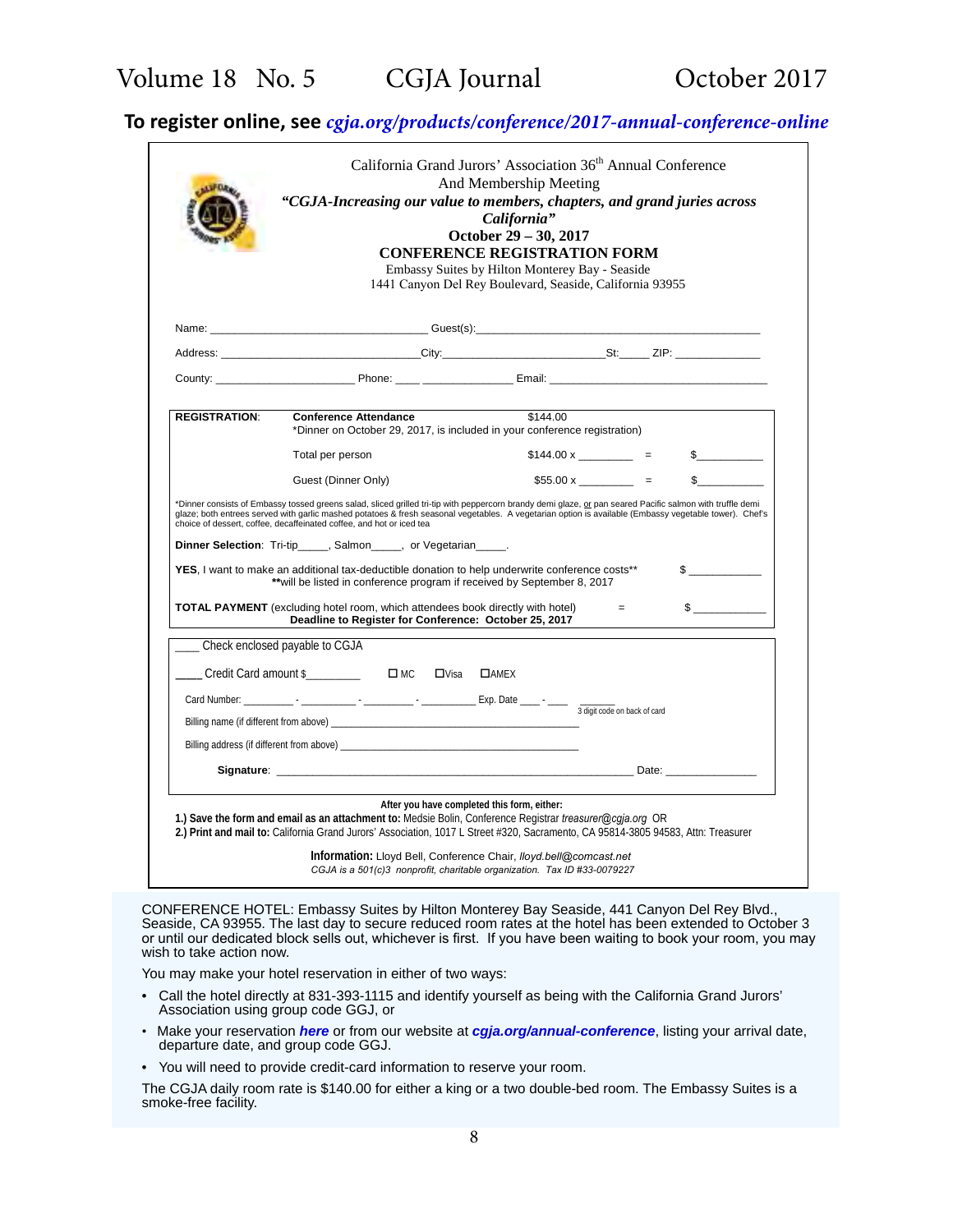# Volume 18 No. 5 CGJA Journal October 2017

|                                              |                                                               | 2017 CGJA Officers      |                                   |                                                        |  |
|----------------------------------------------|---------------------------------------------------------------|-------------------------|-----------------------------------|--------------------------------------------------------|--|
| President                                    | <b>Vice President</b><br>Lloyd Bell<br>lloyd.bell@comcast.net |                         | Secretary                         | <b>Treasurer</b><br>Medsie Bolin<br>treasurer@cgja.org |  |
| <b>Andi Winters</b><br>andicgjabod@gmail.com |                                                               |                         | Jim Ragan<br>jimragan@charter.net |                                                        |  |
|                                              | <b>Chapters and Associations</b>                              |                         |                                   | <b>Directors</b>                                       |  |
| Alameda                                      | <b>Janet Clark</b>                                            |                         | michiganthyme@att.net             | <b>SOUTH</b>                                           |  |
| <b>Butte</b>                                 | Jerry Kunkle                                                  |                         | sjkunkle@hotmail.com              | Larry Herbst, San Luis Obispo                          |  |
| Contra Costa                                 | Mary Lou Oliver                                               | mlo.grandjury@gmail.com |                                   | larryherbst488@gmail.com                               |  |
| El Dorado*                                   | Chuck Maclean                                                 |                         | camaclean1@sbcglobal.net          | Medsie Bolin, Fresno                                   |  |
| Fresno                                       | <b>Richard Allen</b>                                          |                         | rickfresno1@att.net               | treasurer@cgja.org                                     |  |
| Humboldt                                     | Sam Giannandrea                                               |                         | sggfg@sbcglobal.net               | Lou Panetta, Monterey                                  |  |
| Kern                                         | Mike Elliott                                                  |                         | melliott2@bak.rr.com              | lpanetta@yahoo.com                                     |  |
| Los Angeles                                  | <b>Bill Selditz</b>                                           |                         | whseld@aol.com                    | Jim Ragan, San Luis Obispo                             |  |
| Madera                                       | Leanne Thomson                                                |                         | leannethomson@ymail.com           | jimragan@charter.net                                   |  |
| Marin                                        | Jack Nixon                                                    |                         | jgnixon@sonic.net                 |                                                        |  |
| Monterey                                     | Gary Breschini                                                |                         | Coyote@CoyotePress.com            | CENTRAL                                                |  |
| Napa                                         | <b>Paul Roberts</b>                                           |                         | pjroberts@sbcglobal.net           | Lloyd Bell, Contra Costa                               |  |
| Orange*                                      | John Moohr                                                    |                         | jjmoohr1@verizon.net              | lloyd.bell@comcast.net                                 |  |
| Plumas                                       | Mark Murray                                                   |                         | slpdhd@yahoo.com                  | Joann Landi, San Mateo                                 |  |
| Sacramento                                   | Patricia Gayman                                               |                         | pgayman@surewest.net              | joannelandi@aol.com                                    |  |
| San Bernardino*                              | Darrell Freeland                                              |                         | dboosterprez@aol.com              | Rich Knowles, Contra Costa                             |  |
| San Diego*                                   | Melvyn Stein                                                  |                         | melvynstein@cox.net               | grichthek@gmail.com                                    |  |
| San Francisco                                | Martha Mangolld                                               |                         | martha.mangold@gmail.com          | Barbara Sommer, Yolo                                   |  |
|                                              | & Elena Schmid                                                |                         | ms.eschmid@gmail.com              | basommer@ucdavis.edu                                   |  |
| San Joaquin                                  | <b>Denise Mathews</b>                                         |                         | mathewsdcm@gmail.com              |                                                        |  |
| San Luis Obispo                              | Nancy Welts                                                   |                         | nwelts@yahoo.com                  | <b>NORTH</b>                                           |  |
| San Mateo                                    | Barbara Arietta                                               |                         | barietta@hotmail.com              | Kathy Wylie, Mendocino                                 |  |
| Santa Cruz                                   | Nell Griscom                                                  |                         | sgnell@yahoo.com                  | kathy@mcn.org                                          |  |
| Shasta                                       | Phil Perry                                                    |                         | phillipperry@outlook.com          | Jerry Kunkle, Butte                                    |  |
| Solano                                       | Judy Calpo                                                    |                         | judycalpo@gmail.com               | sjkunkle@hotmail.com                                   |  |
| Sonoma                                       | Peter Andrews                                                 |                         | tuesdaypeter@sbcglobal.net        | Karen Jahr, Shasta                                     |  |
| Sutter                                       | Beckie Jennings                                               |                         | beckie.jennings@gmail.com         | karen.jahr@sbcglobal.net                               |  |
| Tulare                                       | Ron White                                                     |                         | marjat@sbcglobal.net              | Andi Winters, El Dorado                                |  |
| Yolo                                         | James Painter                                                 |                         | jpainter33@hotmail.com            | andicgjabod@gmail.com                                  |  |
| Yuba                                         | Mike Boom                                                     |                         | mike@boomfamily.net               |                                                        |  |

\*Independent Past Grand Jurors' Association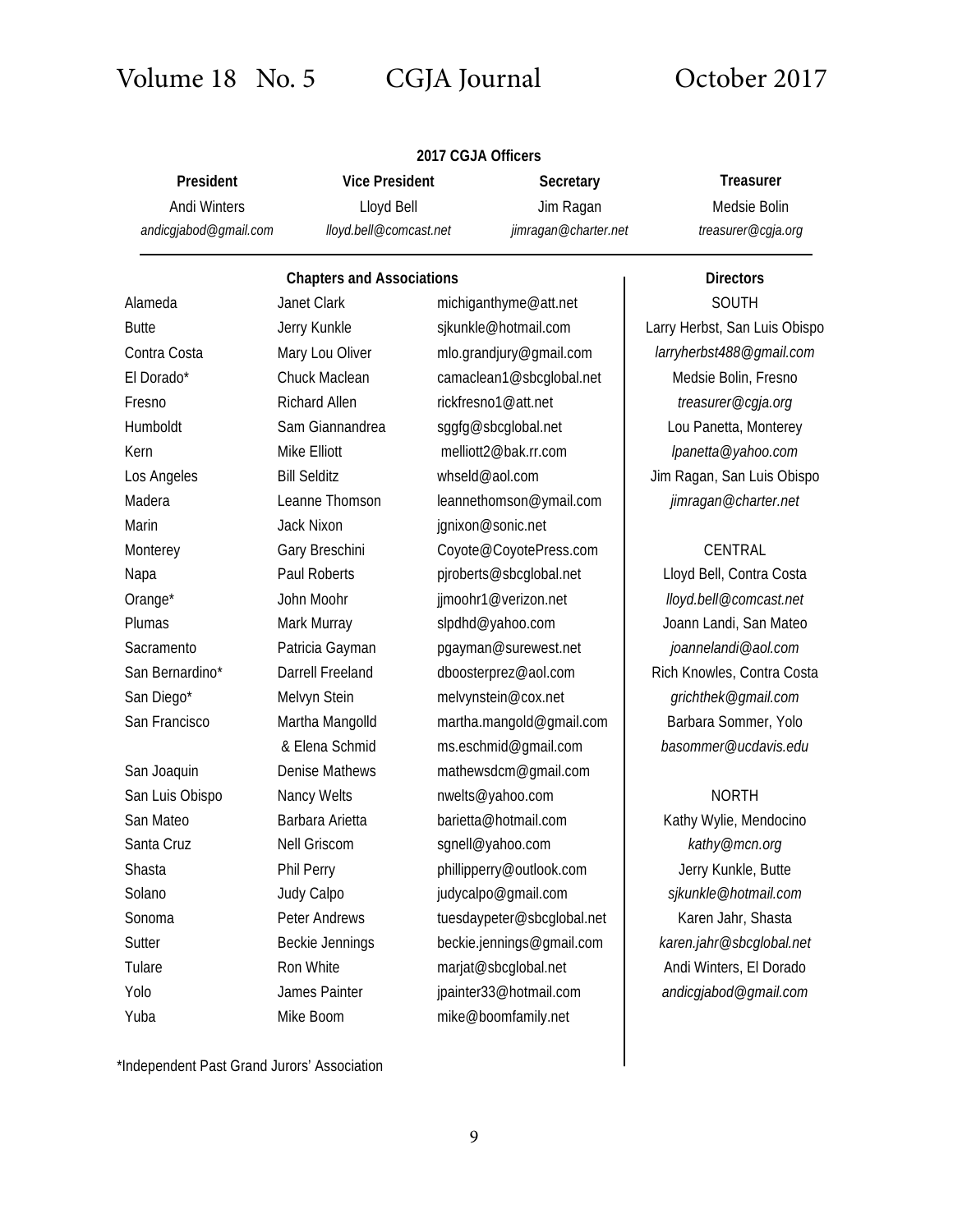# Join or renew online at *<http://cgja.org/products/membership/membership-joinrenew>*

| <b>California Grand Jurors' Association</b><br><b>Voting Member Application</b>                                                                                                                                                                                                                                      |
|----------------------------------------------------------------------------------------------------------------------------------------------------------------------------------------------------------------------------------------------------------------------------------------------------------------------|
| To promote, preserve, and support the grant jury system through training, education, and outreach                                                                                                                                                                                                                    |
| New member .<br>Renewal [13]<br>Donation<br>Check all that apply:<br>Check one: 12 month membership $@$ \$30  2 years or more (specify if more $) @$ \$25 $\Box$ Lifetime $@$ \$500 $\Box$                                                                                                                           |
| Please type or print legibly                                                                                                                                                                                                                                                                                         |
|                                                                                                                                                                                                                                                                                                                      |
| Name and the contract of the contract of the contract of the contract of the contract of                                                                                                                                                                                                                             |
| Mailing address and the contract of the contract of the contract of the contract of the contract of the contract of the contract of the contract of the contract of the contract of the contract of the contract of the contra                                                                                       |
| City City County County State Zip+4                                                                                                                                                                                                                                                                                  |
|                                                                                                                                                                                                                                                                                                                      |
| Are you a member of a local chapter or association? __________ Chapter/association                                                                                                                                                                                                                                   |
| Please consider adding a donation: \$ _________ Do you wish your donation to remain unpublished? Yes<br>No                                                                                                                                                                                                           |
| Make check payable to California Grand Jurors' Association or enter credit card information below                                                                                                                                                                                                                    |
| The California Grand Jurors' Association will not knowingly provide, sell, trade, transfer or in any other way deliberately<br>reveal any such private member information to any party outside of the California Grand Jurors' Association                                                                           |
| Applicable fees will be charged on returned checks<br>Amount Enclosed_________________ or                                                                                                                                                                                                                            |
| Credit Card amount (MC, Visa, AMEX, Discover, fill in the information below)                                                                                                                                                                                                                                         |
|                                                                                                                                                                                                                                                                                                                      |
| from back of card<br>Billing name (if different from above) and the contract of the contract of the contract of the contract of the                                                                                                                                                                                  |
|                                                                                                                                                                                                                                                                                                                      |
| Billing address (if different from above) example and the state of the state of the state of the state of the state of the state of the state of the state of the state of the state of the state of the state of the state of                                                                                       |
| Signature and the companion of the companion of the companion of the companion of the companion of the companion of the companion of the companion of the companion of the companion of the companion of the companion of the                                                                                        |
| CGJA is a California Nonprofit Public Benefit Corporation and designated an IRS Section 501(c)3 Tax Exempt Corporation.<br>CGJA annual membership dues of \$75 or less are of token value, not substantial, and fully deductible.<br>Contributions to the association are deductible to the extent permitted by law. |
| *Individual (voting) membership is open to any person who is serving or has served as a member in good standing on a county                                                                                                                                                                                          |
| grand jury in California. Members elect a Board of Directors to conduct association business. Members are eligible to serve on<br>association committees, attend the association's annual conference at locations throughout California and receive the CGJA                                                         |
| Journal, containing periodic updates of association and grand jury developments.                                                                                                                                                                                                                                     |
| Please continue to page 2 to indicate or update your volunteer choices and information<br>support our important work with your time!!!!                                                                                                                                                                              |
| After you have completed this form, you can either                                                                                                                                                                                                                                                                   |
| 1.) Save the form and email as an attachment to: Treasurer at treasurer@cola.org<br>2.) Print and mail to: California Grand Jurors' Association, 1017 L Street #320, Sacramento, CA 95814-3805 Attn: Treasurer                                                                                                       |
| LETAX Additional/cross Carab Mayorita Idagoar VDAR<br>you to 6 days seams :                                                                                                                                                                                                                                          |

10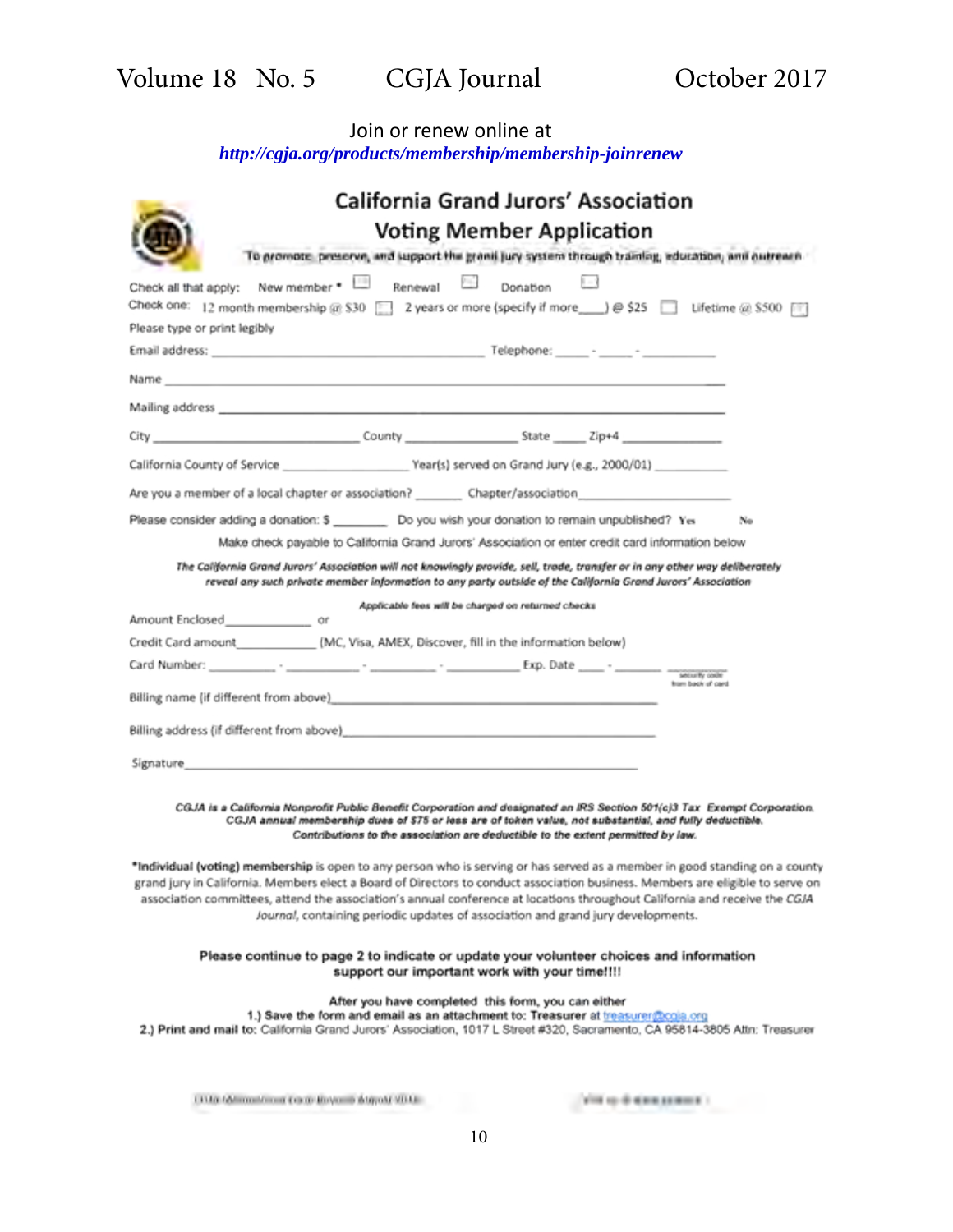## **Volunteer Interest Form**

|                                                                                                                                                                          | <b>Contact Information</b>                              |                                                         |  |                                                                                                        |                                                                                                              |  |  |  |
|--------------------------------------------------------------------------------------------------------------------------------------------------------------------------|---------------------------------------------------------|---------------------------------------------------------|--|--------------------------------------------------------------------------------------------------------|--------------------------------------------------------------------------------------------------------------|--|--|--|
| Name                                                                                                                                                                     |                                                         |                                                         |  |                                                                                                        |                                                                                                              |  |  |  |
| <b>Mail Address</b>                                                                                                                                                      |                                                         |                                                         |  |                                                                                                        |                                                                                                              |  |  |  |
| City, $ZIP + 4$                                                                                                                                                          |                                                         |                                                         |  |                                                                                                        |                                                                                                              |  |  |  |
| County                                                                                                                                                                   |                                                         |                                                         |  |                                                                                                        |                                                                                                              |  |  |  |
|                                                                                                                                                                          | <b>Contact Phone</b>                                    |                                                         |  |                                                                                                        |                                                                                                              |  |  |  |
|                                                                                                                                                                          | <b>Email Address</b>                                    |                                                         |  |                                                                                                        |                                                                                                              |  |  |  |
| CGJA volunteers work mainly in committees and/or as grand juror trainers. Which areas are you interested in<br>volunteering for? Please check each box as applicable.    |                                                         |                                                         |  |                                                                                                        |                                                                                                              |  |  |  |
|                                                                                                                                                                          | Annual Conference Committee                             |                                                         |  |                                                                                                        | Oversees the preparation and conduct of the CGJA annual conference.                                          |  |  |  |
|                                                                                                                                                                          | Awards Committee                                        |                                                         |  |                                                                                                        | Administers the selection of winners of the awards given throughout the year.                                |  |  |  |
|                                                                                                                                                                          | <b>Finance Committee</b>                                |                                                         |  |                                                                                                        | Oversees CGJA's financial management.                                                                        |  |  |  |
|                                                                                                                                                                          | Fund Development Committee                              |                                                         |  |                                                                                                        | Carries out fundraising via donations and grant writing.                                                     |  |  |  |
|                                                                                                                                                                          |                                                         | Legal & Legislative Resources Committee<br>jury system. |  |                                                                                                        | Formally responds to legal and "best practices" questions; monitors legislative activity affecting the grand |  |  |  |
|                                                                                                                                                                          | Membership Relations Committee                          |                                                         |  |                                                                                                        | Encourages membership and chapter formation and communication; supports regional activities.                 |  |  |  |
|                                                                                                                                                                          | <b>Public Relations Committee</b>                       | juries.                                                 |  |                                                                                                        | Manages the website; publishes the Journal; educates the public in support of California's regular grand     |  |  |  |
|                                                                                                                                                                          |                                                         | <b>Training Committee</b><br>throughout the state.      |  | Plans, develops curriculum and presentation materials for, and organizes grand juror training seminars |                                                                                                              |  |  |  |
|                                                                                                                                                                          | Trainers                                                |                                                         |  | Participate in developing training curriculum; train grand jurors.                                     |                                                                                                              |  |  |  |
| Special Skills/Qualifications. We frequently seek volunteers with special skills and qualifications to carry out<br>specific tasks. Please check each box as applicable. |                                                         |                                                         |  |                                                                                                        |                                                                                                              |  |  |  |
|                                                                                                                                                                          | Microsoft products: Word, Excel, PowerPoint, SharePoint |                                                         |  |                                                                                                        | Social media, web page, and email marketing integration                                                      |  |  |  |
|                                                                                                                                                                          | Database management                                     |                                                         |  |                                                                                                        | Web page design, management, and optimization                                                                |  |  |  |
|                                                                                                                                                                          | QuickBooks Online                                       |                                                         |  |                                                                                                        | Information technology management                                                                            |  |  |  |
|                                                                                                                                                                          | Bookkeeping or accounting                               |                                                         |  |                                                                                                        | Legal expertise in nonprofit, corporate, or grand jury law                                                   |  |  |  |
|                                                                                                                                                                          | Video production                                        |                                                         |  |                                                                                                        | Publication writing, editing, or production                                                                  |  |  |  |
|                                                                                                                                                                          | Education program development or management             |                                                         |  |                                                                                                        | Public speaking or lecturing                                                                                 |  |  |  |
| Please summarize your grand jury experience (e.g., committees chaired/served, report writing) and other<br>volunteer experience.                                         |                                                         |                                                         |  |                                                                                                        |                                                                                                              |  |  |  |
|                                                                                                                                                                          |                                                         |                                                         |  |                                                                                                        |                                                                                                              |  |  |  |
|                                                                                                                                                                          | Signature                                               |                                                         |  |                                                                                                        | Date                                                                                                         |  |  |  |

Thank you for your interest in volunteering with us. After you have completed this form, either (1) save it and email to: treasurer@cgja.org or (2) print and mail it to: California Grand Jurors' Association, 1017 L. Street #320, Sacramento, CA 95814-3805 Attn: Membership.